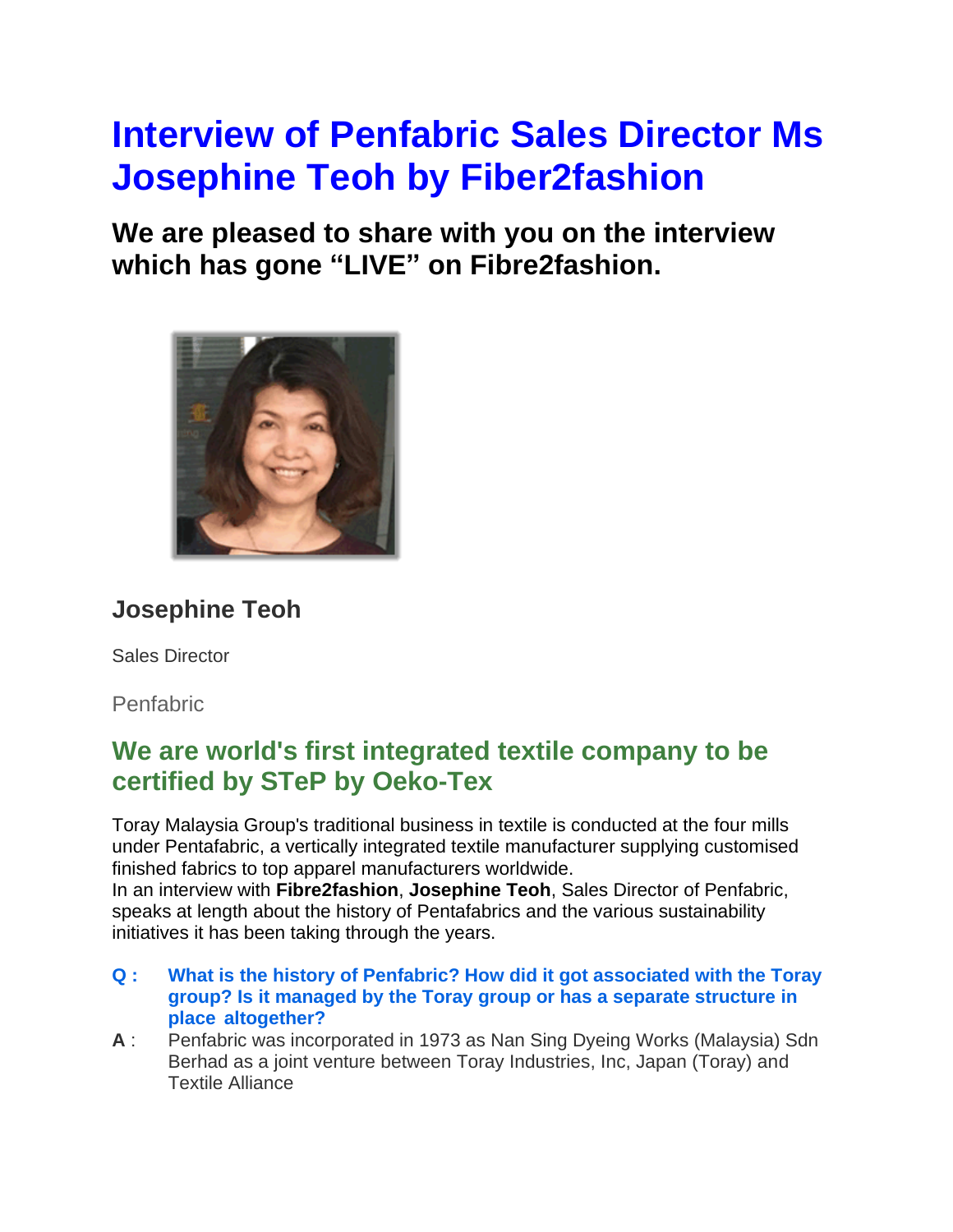Limited of Hong Kong. In 1979, the company's name was changed to Penfabric Sdn Berhad and it became a wholly owned subsidiary of Toray in 1983.

Locally, Penfabric is supervised by Toray's regional supervisory company, Toray Industries (Malaysia) Sdn Berhad, and reports directly to the Fibre and Textile Division in Toray Japan.

# **Q : What are the different industries and specialised applications your textile products cater to?**

- **A** : Our merchandises are divided into 3 main categories namely:
	- 1) Dress shirt business mainly for North America with some leisure wear in tow.
	- 2) Specialised workwear business catering to the European and US market.
	- 3) Casual wear business for Far East and fashion wear for US and Europe.

# **Q : Where do you source your raw materials from?**

- **A** : We purchase polyester staple fibres from the other Toray subsidiaries and raw cotton from US, Australia and Brazil.
- **Q : Where are your 4 manufacturing units based at? How many people do you employ?**
- **A** : Two of our manufacturing facilities are based at Penang Island and the other two at Province Wellesley (Penang Mainland). Currently, we have about 1,300 employees.

### **Q : What are the major concerns of buyers when it comes to sourcing fabric from you?**

**A** : Quality, speciality and price with emphasis on sustainability, are the major concerns of buyers when sourcing fabric from us. Companies also want to shift their supply source to South East Asia.

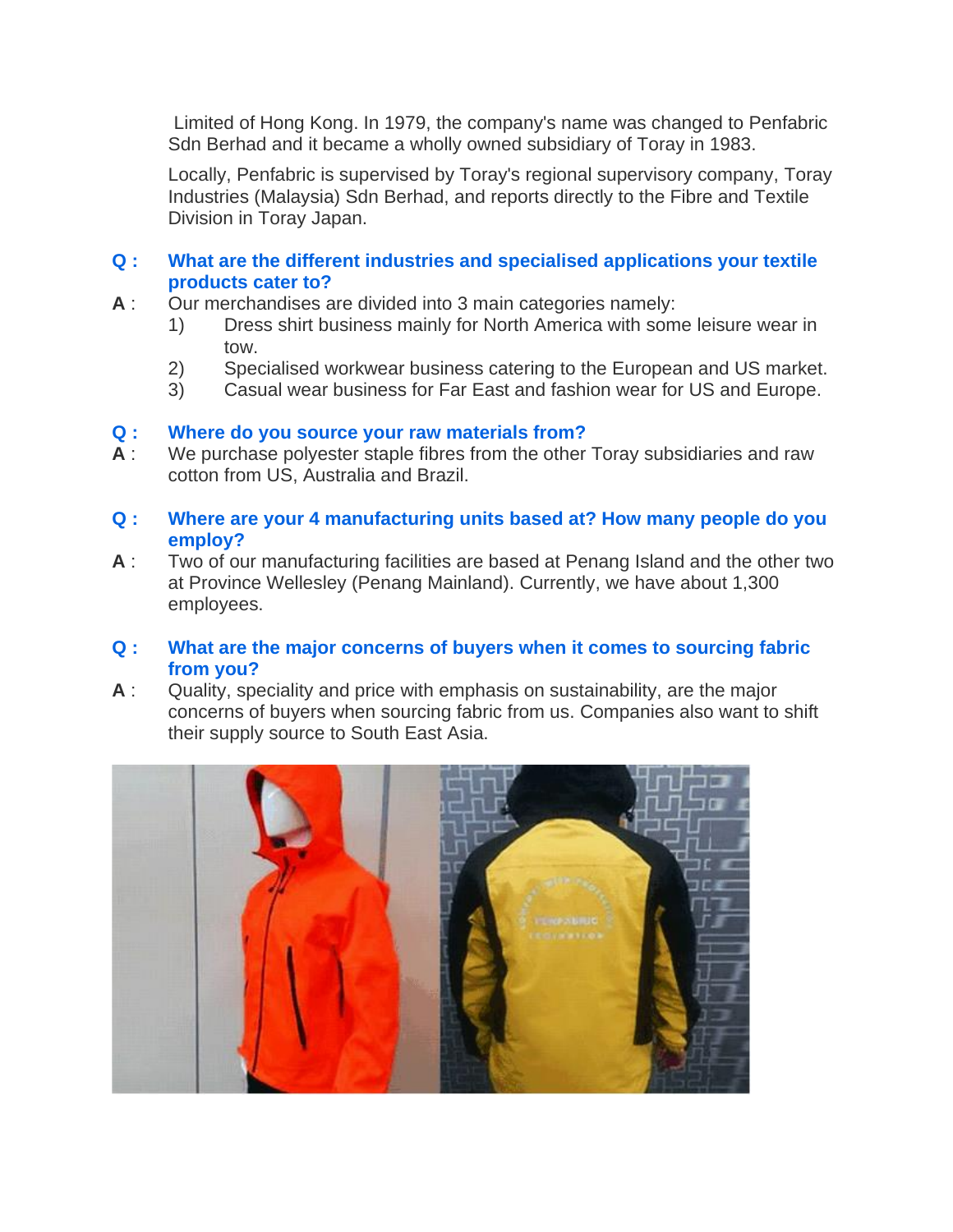- **Q : What is the annual and monthly production capacity of different textile products – grey fabric, printed fabric, yarn-dyed fabric (gingham), heavy weight/light weight fabric?**
- **A** : The annual and monthly production capacity of different textile products are as follows:
	- 1) Grey fabric 5.0 million yards
	- 2) Printed fabric 1.0 million yds
	- 3) Yarn-dyed fabric 1.5 million yards
	- 4) Piece dye in both HW and LW combined 8.0 million yds.

# **Q : Which are your highest selling products usage and revenue wise?**

**A** : Our highest selling products are workwear and leisure wear.

# **Q : Who are your major competitors in the local and international market?**

**A** : Chinese and Europeans are our major competitors in the local and international market.

## **Q : Which are the top apparel manufacturers worldwide you supply your products to?**

**A**: We supply our products to various garment cutters in Indonesia, Vietnam, Bangladesh and China who sell them to fashion brands in US/EU as well as Japan.

# **Q : What is the USP of your manufactured products?**

**A** : We are Oekotex 'Make In Green' certified. Due to our green and sustainable credentials, we can produce many types of functional and special innovative fabrics for specialised needs.

# **Q : How are you bringing innovation to your products? What kind of research are you involved in for studying market conditions?**

**A**: We have our own R&D centre and collaborate closely with Toray's R&D centres in Japan and overseas. We use the special innovative technologies of Toray and work out our own special fabrications for niche markets. We also work with chemical suppliers to explore techniques to develop innovative new products.

# **Q : What is the Penfabric Aquarium all about? Give us some details about it.**

- **A :** It is our sanctuary for innovation, creativity and fashion to translate innovative ideas into blockbuster fabric sales, equipped with the latest IT tools and other facilities, including:
	- Biometric access control system to limit access to authorised personnel only.
	- \* RFID system for instantaneous retrieval of sample images, connected to touch screen computer providing the fabric specifications and other details like available sample lengths.
	- \* Well-designed made-up garment displays featuring on-trend and newly developed hot-selling items.